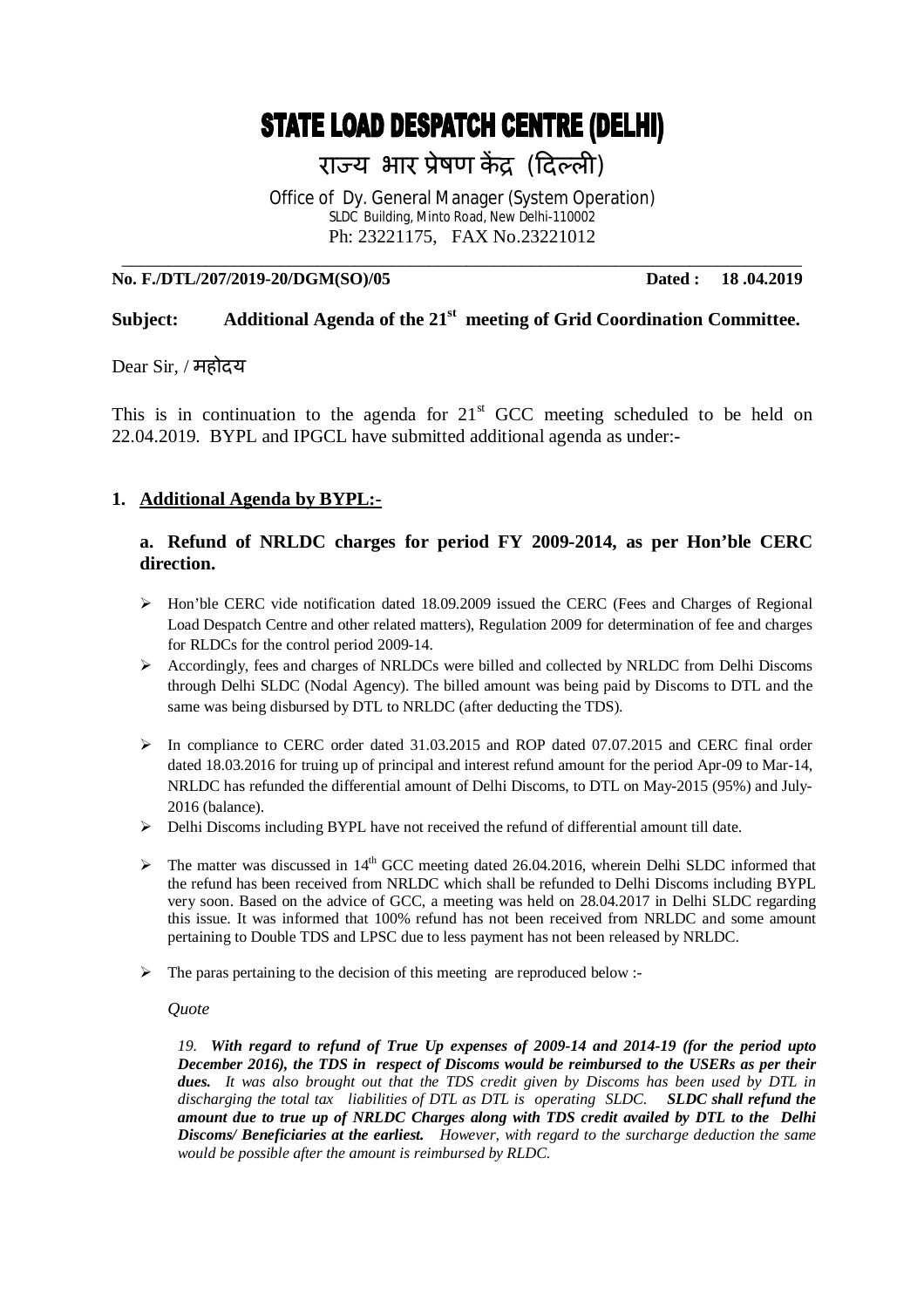*21. Director (Operations), DTL advised Finance Section of SLDC to immediately reconcile the TDS for the period October 2010 till date.with regard to Discoms for NRLDC Charges with DTL.*

*Unquote*

| Details of POSOCO refund to be given to Delhi Discoms by DTL computed upto 31.03.2019 |                                       |                                                              |                   |                             |              |  |  |
|---------------------------------------------------------------------------------------|---------------------------------------|--------------------------------------------------------------|-------------------|-----------------------------|--------------|--|--|
| <b>S.N.</b>                                                                           | <b>Billed as per CERC</b><br>approval | <b>CERC</b><br>approved<br><b>Trued up</b><br><b>Charges</b> | <b>Difference</b> | Interest upto<br>31.03.2016 | <b>Total</b> |  |  |
|                                                                                       | A                                     | B                                                            | $C = A - B$       | D                           | E            |  |  |
| Apr-09 to Sept-<br>10                                                                 | 75884923                              | 74073549                                                     | 1811374           | 1083458                     | 2894832      |  |  |
| Oct-10 to Mar-14                                                                      | 160384523                             | 131605615                                                    | 28778908          | 5431003                     | 34209911     |  |  |
| <b>Total</b>                                                                          | 236269446                             | 205679164                                                    | 30590282          | 6514461                     | 37104743     |  |  |
|                                                                                       |                                       |                                                              |                   |                             |              |  |  |

 $\triangleright$  As per above, the refundable amount from Delhi SLDC is worked out as under:-

| <b>Interest</b><br><b>Calculation</b> | Refundable Amount<br>(as on 31.03.16) | Days     | <b>ROI</b> $(\%)^*$ | <b>Interest</b> | <b>Total</b><br>refund |
|---------------------------------------|---------------------------------------|----------|---------------------|-----------------|------------------------|
| FY 16-17                              | 37104743                              | 365      | 12.80               | 4749407         | 41854150               |
| FY 17-18                              | 41854150                              | 365      | 12.60               | 5273623         | 47127773               |
| FY 18-19                              | 47127773                              | 365      | 12.20               | 5749588         | 52877361               |
|                                       | 25.40%                                | 13430850 |                     |                 |                        |

Note:- ROI calculated as per the CERC regulation ie: SBI PLR rates as on 1st April of respective

year plus 3.50 points

 $\triangleright$  In the 20<sup>th</sup> GCC meeting held on 28.11.18, Delhi SLDC was directed to refund the amount at earliest, but refund has still not been received till date.

# **GCC may discuss and deliberate**

## **b. CERC on 22.11.2018, notified an amendment to DSM (4th Amendment) Regulations, 2018 implemented w.e.f. 1st January, 2019.**

- Amendment of Regulation 7 (Limits on Deviation volume and consequences of crossing limits) of the Principal Regulation
- 4.19 Clause (10) of Regulation 7 of the Principal Regulations shall be read as under:
- "In the event of sustained deviation from schedule in one direction (positive or negative) by any regional entity (buyer or seller), such regional entity shall have to change sign of their deviation from schedule, at least once, after every 6 time blocks. To illustrate, if a regional entity has positive deviation from schedule from 07.30 hrs to 09.00hrs, sign of its deviation from schedule shall be changed in the 7th time block i.e. 09.00hrs to 09.15hrs from positive to negative or vice versa as the case may be.
- Provided that violation of the requirement under this clause shall attract an additional charge of 20% on the daily base DSM payable / receivable as the case may be."
- 4.20 A new clause shall be added after clause (11) of Regulation 7 of the Principal Regulations, as under: - "(11a) The additional charge for violation of sign change stipulation shall be leviable for each such violation during a day. To illustrate, the change of sign should take place at least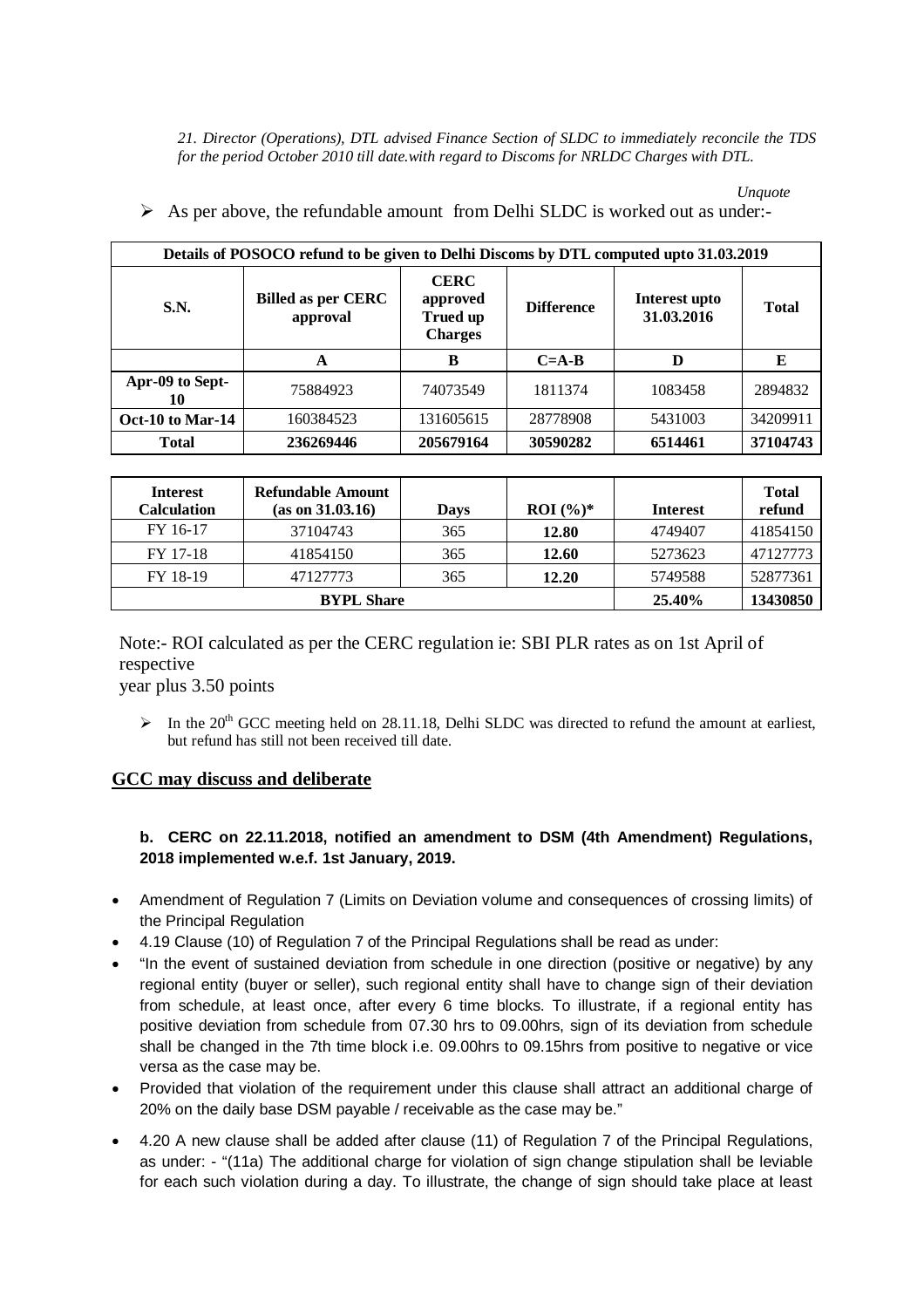once after every six time blocks. Accordingly, the entity, starting from time block t1, should change the sign after time block t6. In case, sign change does not take place immediately after time block t6, but takes place from time block t7 upto time block t12, additional charge shall be levied equivalent to one violation. In case, sign change does not take place immediately after time block t12, but takes place from time block t13 upto time block t18, additional charge shall be levied equivalent to two violations. Provided that in case of run of river projects without pondage, payment of additional charge for failure to adhere to sign change requirement shall apply from such date as may be notified by the Commission. Such generators shall, however, be required to follow the sign change requirement and report to POSOCO the reasons for non-adherence to the requirement"

# **Interpretation**

 Utilities shall not sustain to deviate from its schedule for more than 6 continuous time blocks in one direction. They must change the sign of its deviation from schedule on every 7th time block. Each such violation, shall levy an additional charge of 20% on the daily DSM payable / receivable. The number of violations may go upto 15 violations in a day and amount to the penalty of 300% of daily base DSM payable / receivable.

# **BYPL Comments**

- The above CERC Regulation has already come in effect from 01.01.2019 and DERC might adopt the same at Intra-state level.
- The penalty imposed on discoms for non-adherence to sign reversal after every 6th time-block of UD/OD might result to huge financial losses as the penalties imposed are not a pass through by the State Regulator.

| <b>Week 41-51</b>      | <b>Deviation Amount (Rs.</b><br>In Lakh) | No of Sustain<br><b>Deviation</b><br><b>Incident</b> | Intra State Sustain<br>Deviation (Rs. In<br>Lakh) | <b>Prorata Amount</b><br><b>Sustain Deviation (Rs.</b><br>In Lakh) |
|------------------------|------------------------------------------|------------------------------------------------------|---------------------------------------------------|--------------------------------------------------------------------|
| <b>NR</b>              | $-639$                                   | 562                                                  | 2546                                              | 0                                                                  |
| <b>TPDDL</b>           | -43                                      | 337                                                  | 603                                               | 304                                                                |
| <b>BRPL</b>            | $-1209$                                  | 704                                                  | 2828                                              | 1185                                                               |
| <b>BYPL</b>            | 373                                      | 331                                                  | 499                                               | 210                                                                |
| <b>NDMC</b>            | 180                                      | 578                                                  | 664                                               | 224                                                                |
| <b>MES</b>             | 318                                      | 1017                                                 | 918                                               | 353                                                                |
| <b>Nrail</b>           | 154                                      | 792                                                  | 364                                               | 151                                                                |
| GT                     | $-19$                                    | 552                                                  | 59                                                | 19                                                                 |
| <b>PRAGATI</b>         | 6                                        | 275                                                  | 26                                                | 8                                                                  |
| <b>BAWANA</b>          | 115                                      | 484                                                  | 263                                               | 92                                                                 |
| <b>Total of Entity</b> | $-124$                                   | 5070                                                 | 6224                                              | 2546                                                               |

 The financial impact on adoption of the above provisions by DERC might result to an additional burden on BYPL. It is therefore requested that SLDC may approach DERC for non-adoption of the provisions of penalty for non-adherence to sign reversal regulations for Delhi discoms at Intrastate level.

#### **GCC may discuss and deliberate**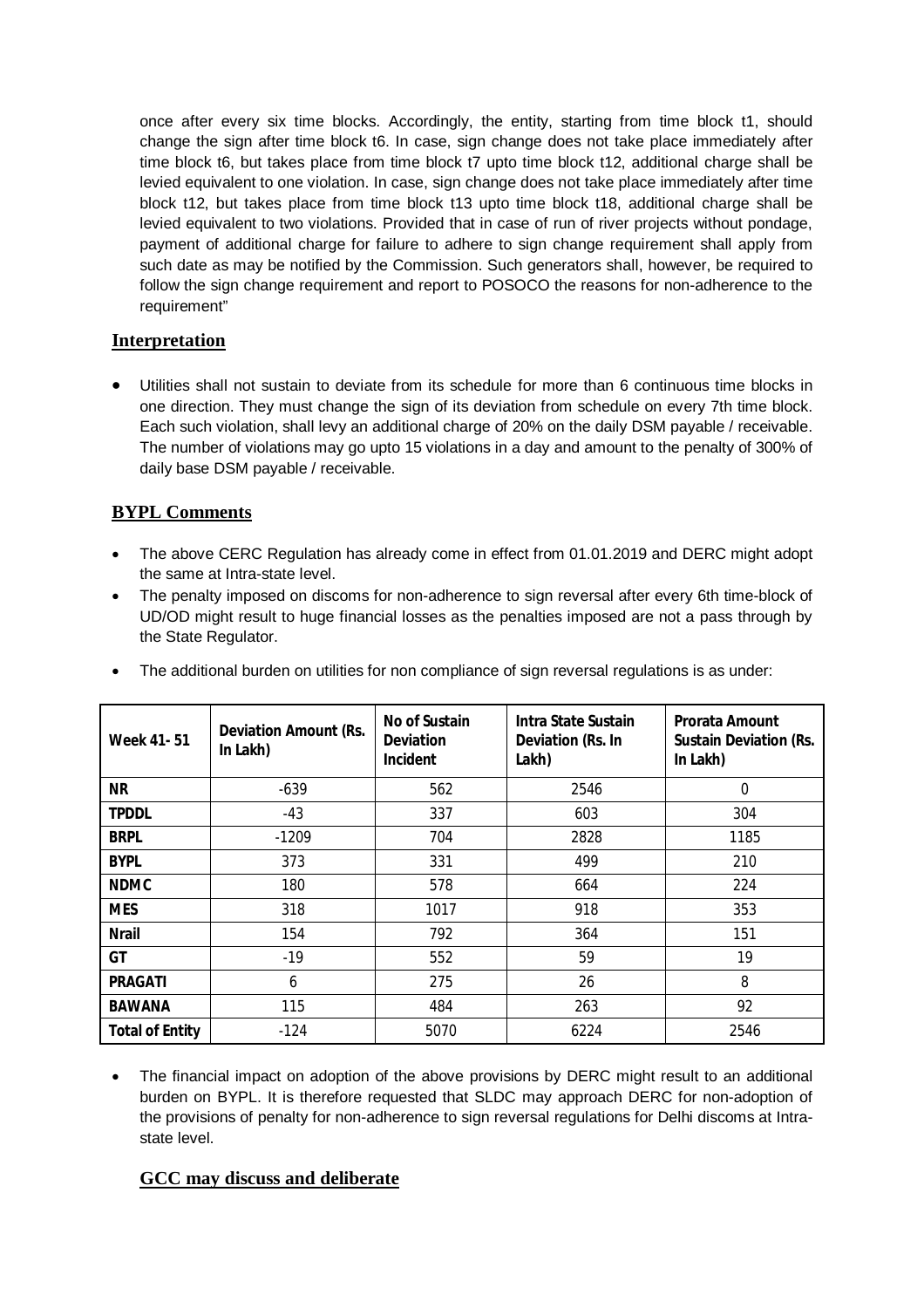#### **2. Additional Agenda by IPGCL**

The GTPS plant was commissioned in 1986 as peaking power station and converted to base load station in 1995 with installation of Waste Heat Recovery Units. The Power Purchase Agreement of Gas Turbine Power Station is expiring in March, 2021. Gas Turbine Power Station has strategic importance and inherent features to ensure reliable operation of State Grid since it is embedded Power with Black start facility for grid safety & stability. The station is also one of the important elements of islanding scheme of Delhi state approved by Central Electricity Authority / NRPC. Its operation is required not only on commercial lines but also from the perspective of planning, grid safety and security. During consequential National Grid failure on 30th and 31st July 2012 these machines came on bar on black start, in Islanding mode and helped to restore the emergency services like hospitals etc and helped in evacuation of Metro Passengers Stranded in the tunnels at various locations of the Metro network. There are various other occasions when in case of total grid failure plant was run on islanding mode to supply radial feeding.

At Present around 0.4 -0.5 MMSCMD cheaper domestic gas has been allocated by Ministry of Petroleum and natural gas, Govt. of India with swapping facility to higher efficiency plant i.e. PPS-I & PPS-III, resulting in overall reduced power purchase cost of Delhi DISCOMs. In case it is decided to decommission the plant after March 2021, the allocated cheaper domestic gas to the tune of 160.6 MMSCM per annum will be de-allocated and result in loss of opportunity to utilize the gas and bring down overall cost of power purchase. As per present gas fuel charges, it is estimated that the additional financial burden for total power purchase will be to the tune of Rs. 350 Cr. per annum if the same is generated through RLNG at existing power stations of PPS-I and PPS-III, and around Rs 201.17 Cr after offsetting annual fixed cost of around Rs 148.83 Cr (for FY 2019-20). Thus there is net economical gain in terms of overall power purchase cost reduction of the beneficiaries apart from the fulfillment of technical requirements of Delhi Grid.

It is pertinent to mention that during the winter load conditions, grid is suffering from the problem of the over voltage and under voltage during summer affecting the electrical equipments of transmission and distribution system. The condenser mode of gas turbine can be used to regulate the grid voltage in both under/over voltage conditions. In the absence of the fixed reactors, the reactive compensation through the GTPS being flexible is most suited to the energy profile of Delhi. There are grid locations like Electric Lane where the fixed reactors are not feasible due to location constraints. In view of these constraints, the reactive compensation from the GTPS will suitably provide the relief in the interconnected network. The plant can be made ready for synchronous Condenser Mode Operation through installation of SSS clutch in all six gas turbines.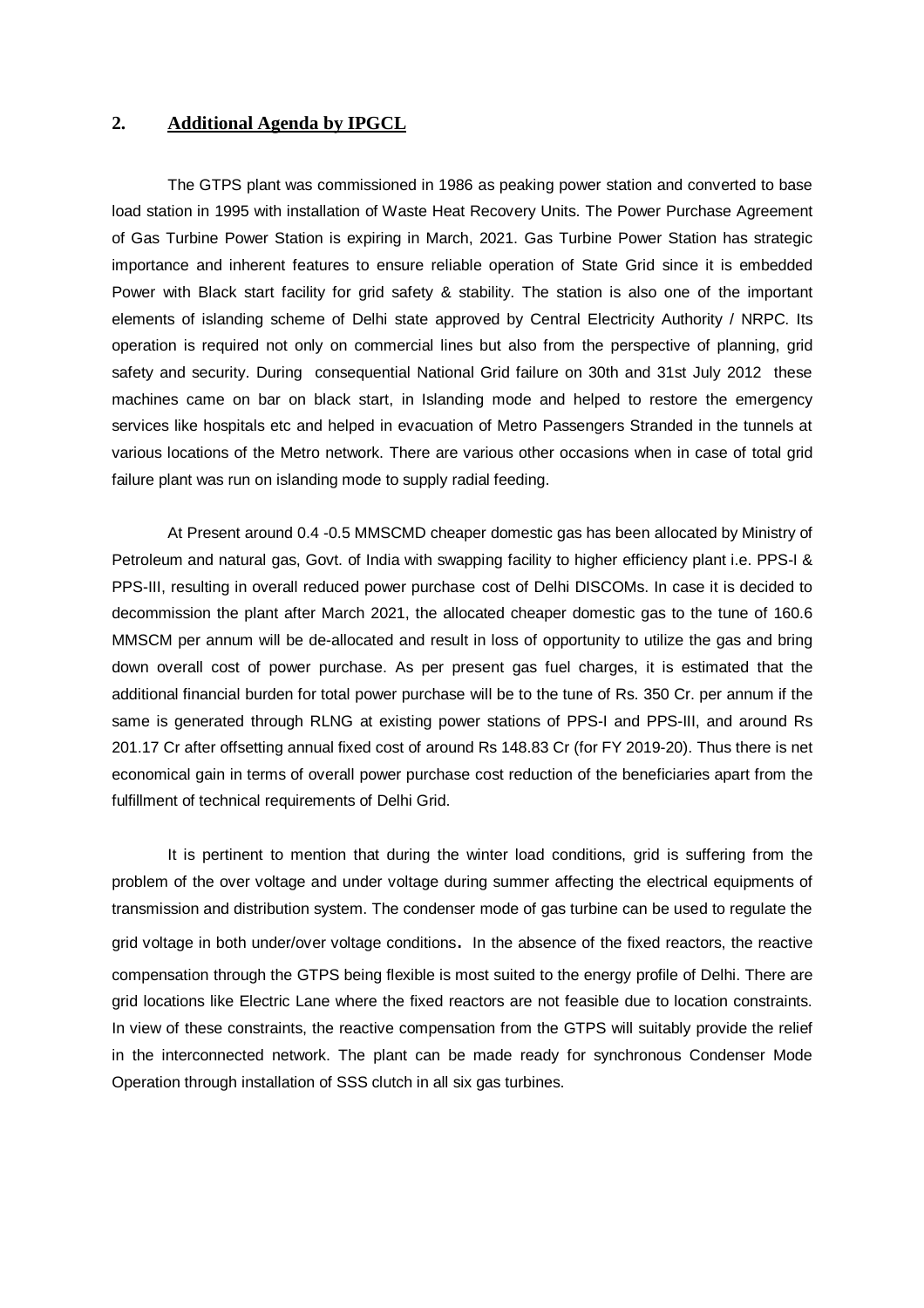In this regard, a meeting was called on 07.03.2019 under the Chairmanship of Hon'ble Secretary power GNCTD to discuss and decide the need of operation of GTPS beyond March 2021 (The copy of MOM is enclosed). The meeting was attended by all stake holders of Delhi as well as CEA and DERC. The meeting concluded with common agreement on the following:

- a. Load flow study by SLDC for evaluation of active and reactive power requirement from the station,
- b. Detailed submission by IPGCL supported by offer from service provider on Turnkey basis for R&M for restoration of capacity and reliability of the plant with a view to utilize/retain full domestic gas and to provide SSS cutch in required number of machines for further 10 years.

IPGCL has already initiated action on 'b' above. SLDC requested to take necessary action regarding load flow study for evaluation of active and reactive power requirement from the station.

The agenda is being put up for apprising the GCC about the decision taken in the aforesaid meeting and further action by the stakeholders.

Thanking you,

 **Y**ours faithfully

 **(PRADEEP KATIYAR)** Dy. G.M. (System Operation) Convener, GCC

To

- 1. **Sh. Prem Prakash, Chairperson, GCC** Director (Operations), Delhi Transco Ltd, 1<sup>st</sup> floor, Shakti Sadan Building, Kotla Road, New Delhi-110002, Office-Phone- 011-23232715, Fax : 23232721
- 2. **Sh. Harjiwan Vyas, Executive Director (T), SLDC**, Delhi
- 3. **Sh. Birender Prasad, G. M. (Planning)**
- **4. Sh. V. Venugopal, G.M. (O&M)-II,** Delhi Transco Ltd.
- 5. **Sh. Loveleen Singh, G. M. (Corporate Monitoring & SEM),** DTL
- 6. **Sh. M. A. Khan, G. M. (Project)-I,** Delhi Transco Ltd.
- 7. **Sh. K.K. Verma, G. M. (O&M)-I,** Delhi Transco Ltd,
- 8. **Ms. Kiran Saini, G. M. (Project)-II,** Delhi Transco Ltd
- 9. **Sh. Mukesh Kumar Sharma, G. M. (P&M, Disaster Management & Safety),**  DTL
- 10. **Sh. Suresh Kumar Sharma,** G.M. (C&MM), DTL
- 11. **G.M. (Civil),** DTL
- 12. **Sh. P.K. Malik,** General Manager (Finance), DTL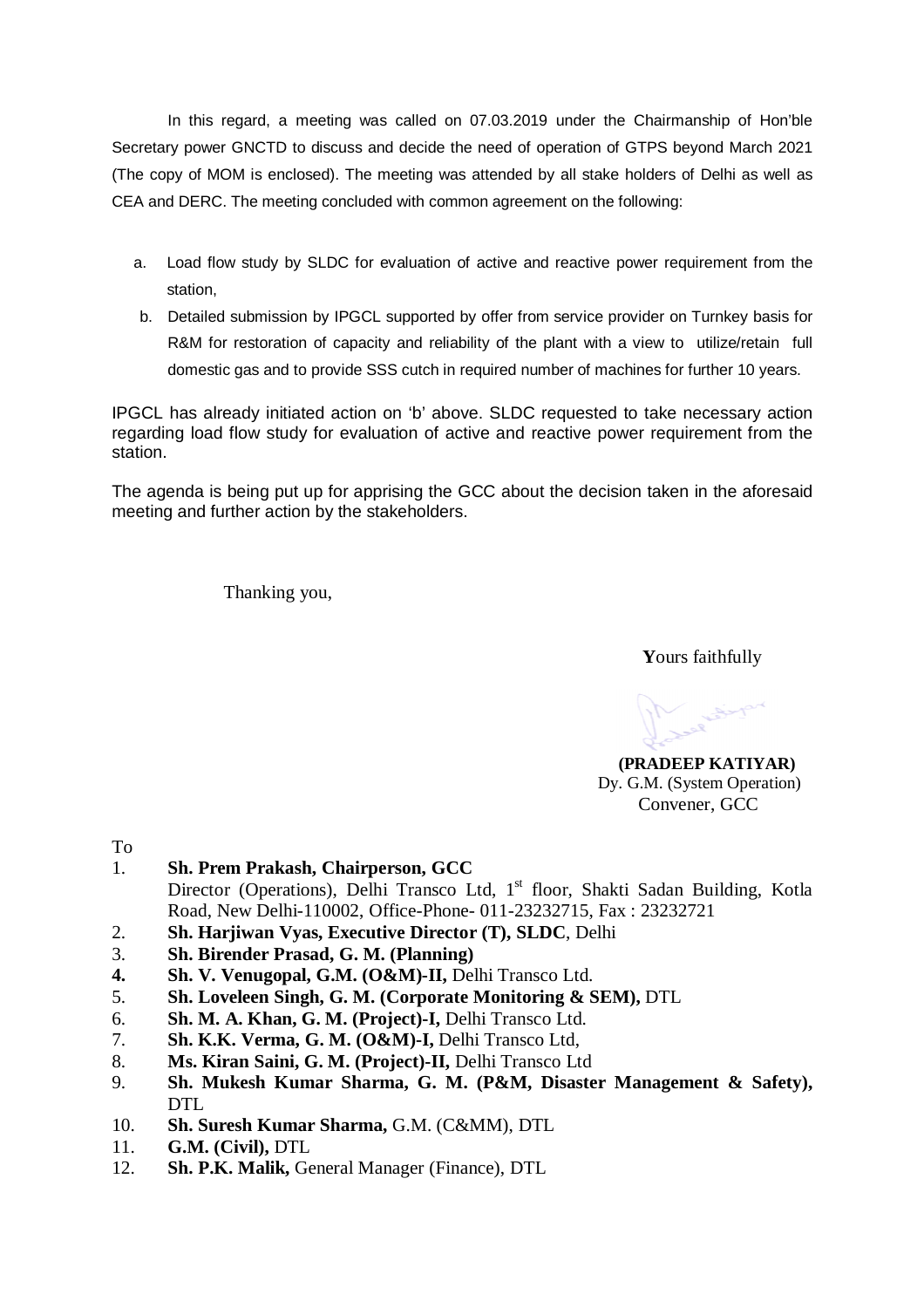- 13. G.M. (C&RA), DTL
- 14. Deputy Secretary, Power Department GNCTD, 8th Level, B-Wing, Delhi Secretariat, I.P. Estate, New Delhi-110002
- 15. **Sh. Bhupender Nath GM, DMRC, Ph. 9999533627** Inderlok Metro Station, Delhi

16. **Executive Director, NRLDC**18-A, SJSS Marg, New Delhi-110016, Office Ph: 011- 26537351, Fax:011-26852747

- **17. General Manager (Electrical), DMRC**
- 18. **Sh. Jagdish Kumar, Director(Tech), IPGCL / PPCL** Himadri Building, RPH, New Delhi-110002. Phone:011-23273544, Fax: 011- 23270590
- 19. **Sh. S.M. Verma,** Executive Director (Corp), PPCL Ph.9717694896, vermasm@rediffmail.com
- 20. **Sh. Rajneesh Srivastava,** G.M. (Commercial), IPGCL/PPCL, 9999533500
- 21. **Sh. A.K. Sharma, Head (O&M), BYPL,** Shakti Kiran Building, Karkardooma, Delhi
- 22. **Sh. Mukesh Dadhichi, G.M. (SO),** BYPL, Shankar Road, New Delhi
- 23 **Sh. Sunil Kakkar, Head (PMG),** BYPL, Shakti Kiran Building, Karkardooma, Delhi
- 24. **Chief Engineer (Transmission System)**, BBMB SLDC Complex, Sector-28, Industrial Area Phase-I, Chandigarh
- 25. **Superintending Engineer (O&M) Circle, BBMB,** 400kV S/Stn, BBMB Complex, Panipat-132107,Mob. 09416017711, Fax .0180-2662992
- 26. **Head (PEC, PM&BD), TPDDL,** SCADA Building, Near Netaji Place Subash Place Metro Station, Pitampura, Delhi 34 Phone Office: 011- 27468027, Fax: 011-27468023
- 27. **Sh. P. Devanand, HoD, (PSC & Smart Grid), TPDDL**
- 28. **Sh. Salil Saxena, VP, (System Operation), BRPL**
- 29. **Sh. Sanjay Srivastava, AVP (PMG), BRPL**
- 30. **Sh. A.K. Joshi, Chief Engineer (Elect)-II, NDMC** Room No. 1706, 17<sup>th</sup> Floor, Palika Kendra, Sansad Marg, New Delhi-110001
- 31. **Dy.G.M. (Market Operation),** NRLDC, 18-A, SJSS Marg, New Delhi-110016
- 32. **Sh. Mahender Singh, Secretary, DERC** DERC Viniyamak Bhawan, C-Block, Shivalik, New Delhi-17
- 33. **Sh. U.K. Tyagi, Executive Director (Tariff), DERC** DERC Viniyamak Bhawan, C-Block, Shivalik, New Delhi-17
- 34. **General Manager (Commercial)**, NTPC, NCR Headquarters, R&D Building, A8A, Setor-24, Noida-201301. Fax no. 0120-2410192
- 35. **Sh. S.N. Basu, GM(T), GTPS, Phone No.9818434679,** sagmeelbasu@yahoo.co.in
- 36. **Sh. Amit Ahuja, GM(T), Bawana, CCGT**
- 37. **Sh. Satish Raghav, GM, PPCL-I, Ph. 9717698281**
- 38. **Sh. N.C. Sharma, AGM(T), Operation Bawana CCGT, Ph. 9717694930**
- 39. **Sh. Neelesh Gupta** Whole Time Director, Timarpur – Okhla Waste Management Company Ltd Jindal ITF Center, 28 Shivaji Marg New Delhi-110015, Ph. 45021983, Fax 45021982
- 40. **General Manager,** Indira Gandhi Super Thermal Power Station, Jharli, Jhajjar Distt. Haryana Pin-124141, Fax no. 01251-266202, Ph. 01251-266265
	- CWE (U), MES, MES Palam Road, Delhi Cantt, New Delhi-110010
- 41. **GE (U), MES, Electric Supply, Kotwali Road, Delhi Cantt, Delhi-110010**<br>42. **Mr. Rohit Baiai.** Vice President Business Development. Indian Energy Ez
- 42. **Mr. Rohit Bajaj**, Vice President Business Development, Indian Energy Exchange Unit no. 3,4,5 & 6, Fourth Floor TDI Centre, Plot No.-7 JASOLA New Delhi-110025 Ph. 9654125144, rohit.bajaj@iexindia.com, Office No. 43004032.